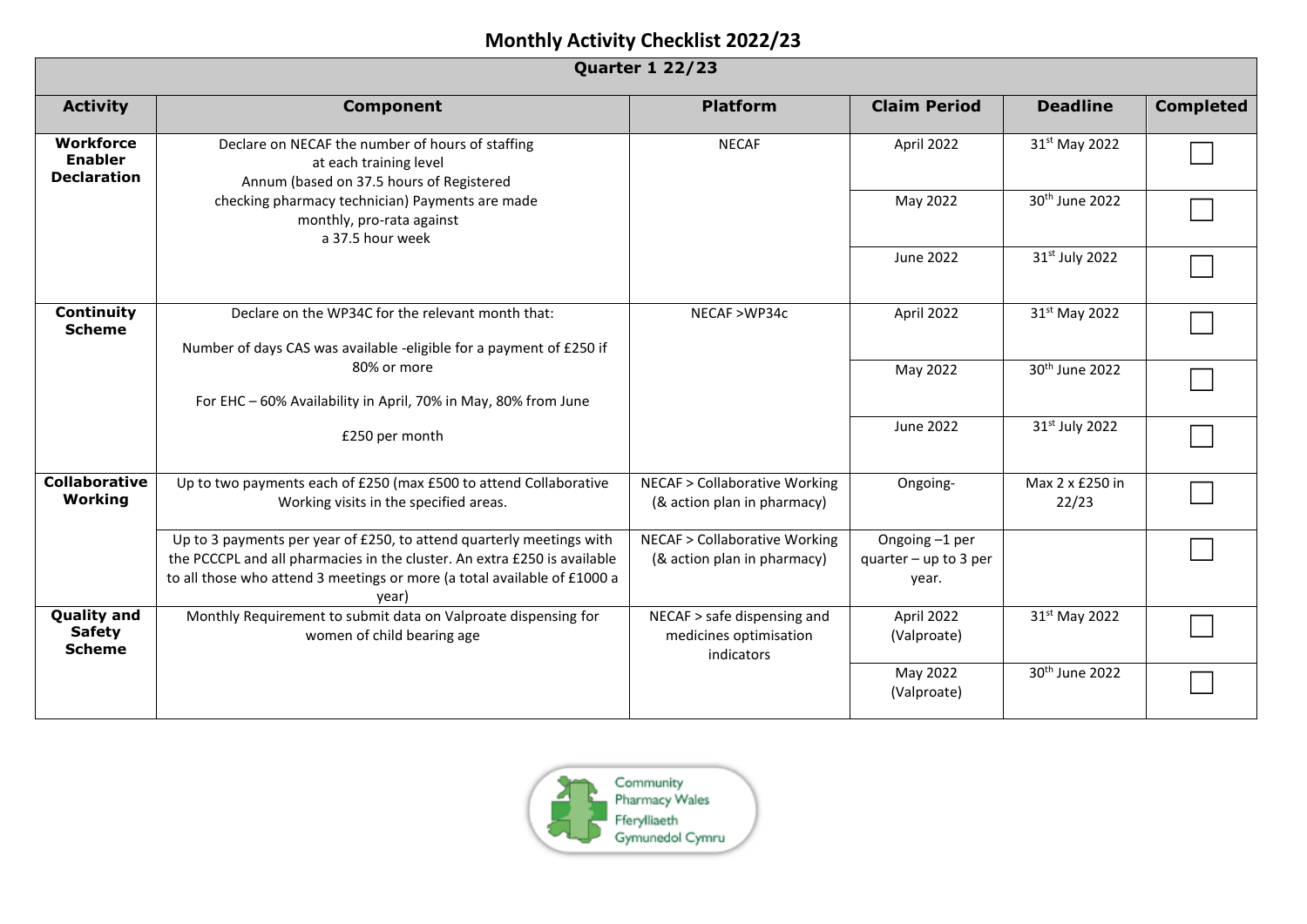|                                                                                               | Quarterly requirement to submit data on Antipsychotics as per details<br>here: http://www.cpwales.org.uk/Services-and-commissioning/Quality-<br>Scheme.aspx                              |                                                                                                                                                 | June 2022 (Valproate<br>and Antipsychotic) | 31st July 2022                                      |  |
|-----------------------------------------------------------------------------------------------|------------------------------------------------------------------------------------------------------------------------------------------------------------------------------------------|-------------------------------------------------------------------------------------------------------------------------------------------------|--------------------------------------------|-----------------------------------------------------|--|
|                                                                                               | IQT Bronze to be completed by all members of staff who haven't<br>already done so.                                                                                                       | <b>HEIW Website</b>                                                                                                                             | Ongoing                                    | March 2023                                          |  |
| Independent<br><b>Prescribing</b><br><b>Claims</b>                                            | For Pharmacies offering IP services declare the number of hours<br>availability and number of consultations that month                                                                   | <b>NECAF</b>                                                                                                                                    | April 2022                                 | 31 <sup>st</sup> May 2022                           |  |
|                                                                                               |                                                                                                                                                                                          |                                                                                                                                                 | May 2022                                   | 30 <sup>th</sup> June 2022                          |  |
|                                                                                               |                                                                                                                                                                                          |                                                                                                                                                 | June 2022                                  | 31st July 2022                                      |  |
| <b>All Enhanced</b><br><b>Services</b>                                                        | To ensure timely and accurate redistribution of funding please process<br>all enhanced service consultation claims by 5 <sup>th</sup> day following month in<br>which they were provided | As per service specification                                                                                                                    |                                            | 5 <sup>th</sup> day of month<br>following provision |  |
| <b>Applications</b><br>for IP<br>funding via<br><b>HEIW</b> for<br>22/23<br>financial<br>year | Deadline for applications for HEIW funding for IP training.                                                                                                                              | Apply here:<br>https://www.wcppe.org.uk/devel<br>opment-pathways/advanced-<br>and-extended-<br>practice/pharmacist-<br>independent-prescribing/ |                                            | $1st$ June 2022                                     |  |

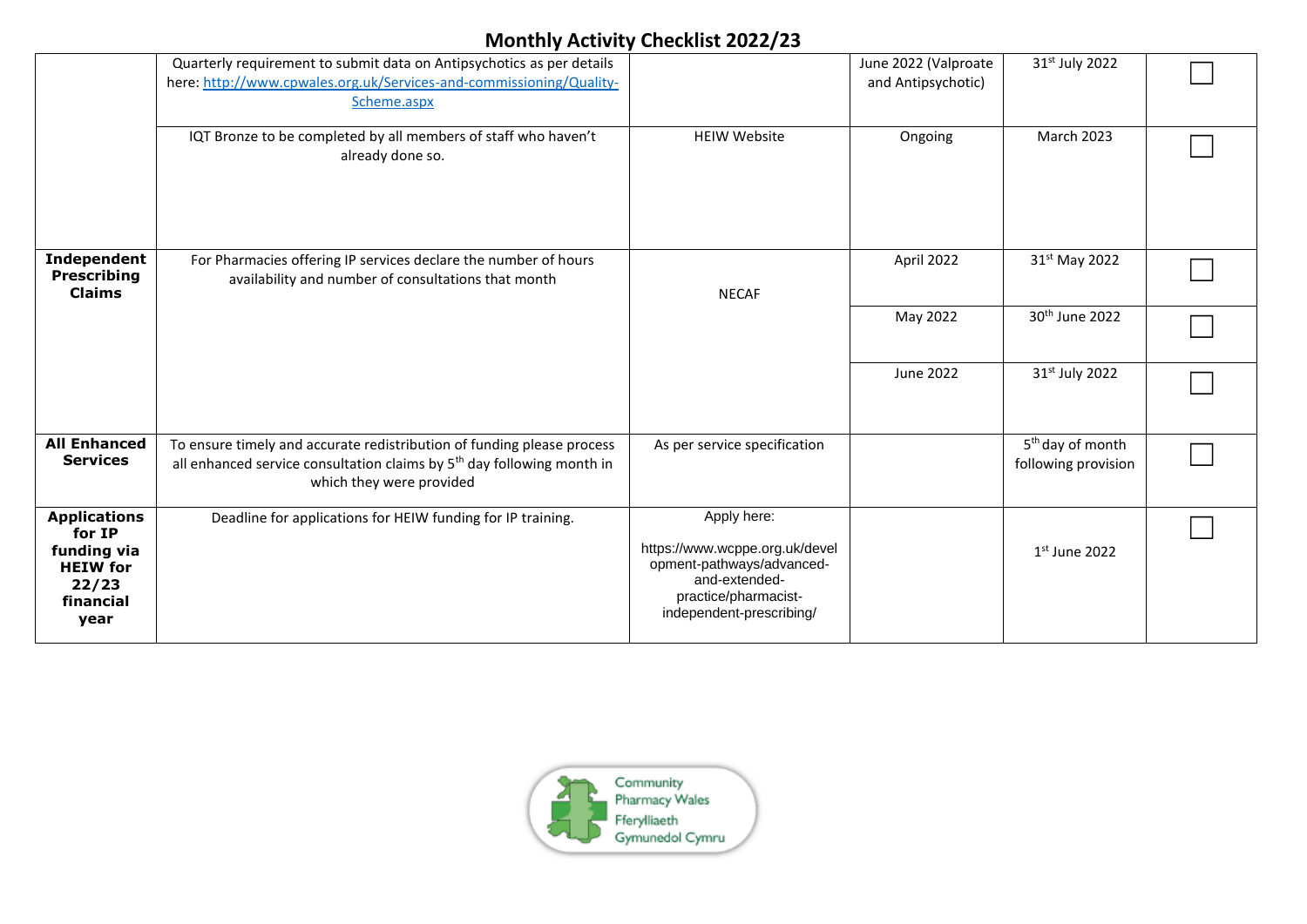| <b>Quarter 2 22/23</b>                                   |                                                                                                                                                                                                                                       |                                                                        |                                                    |                                    |                  |  |
|----------------------------------------------------------|---------------------------------------------------------------------------------------------------------------------------------------------------------------------------------------------------------------------------------------|------------------------------------------------------------------------|----------------------------------------------------|------------------------------------|------------------|--|
| <b>Activity</b>                                          | <b>Component</b>                                                                                                                                                                                                                      | <b>Platform</b>                                                        | <b>Claim Period</b>                                | <b>Deadline</b>                    | <b>Completed</b> |  |
| <b>Workforce</b><br><b>Enabler</b><br><b>Declaration</b> | Declare on NECAF the number of hours of staffing<br>at each training level<br>Annum (based on 37.5 hours of Registered<br>checking pharmacy technician) Payments are made<br>monthly, pro-rata against<br>a 37.5 hour week            | <b>NECAF</b>                                                           | <b>July 2022</b>                                   | 31st August 2022                   |                  |  |
|                                                          |                                                                                                                                                                                                                                       |                                                                        | August 2022                                        | 30 <sup>th</sup> September<br>2022 |                  |  |
|                                                          |                                                                                                                                                                                                                                       |                                                                        | September 2022                                     | 31st October 2022                  |                  |  |
| Continuity<br><b>Scheme</b>                              | Declare on the WP34C for the relevant month that:<br>Number of days CAS was available -eligible for a payment of £250 if                                                                                                              | NECAF >WP34c                                                           | <b>July 2022</b>                                   | 31st August 2022                   |                  |  |
|                                                          | 80% or more<br>For EHC - 80% availability £250 per month                                                                                                                                                                              |                                                                        | August 2022                                        | 30 <sup>th</sup> September<br>2022 |                  |  |
|                                                          | Flu - number of Days availability for September - December, must<br>provide 1 day EACH month and 40 days in total                                                                                                                     |                                                                        | September 2022                                     | 31st October 2022                  |                  |  |
|                                                          | £300/ month                                                                                                                                                                                                                           |                                                                        |                                                    |                                    |                  |  |
| Collaborative<br>Working                                 | Up to two payments each of £250 (max £500 to attend Collaborative<br>Working visits in the specified areas.                                                                                                                           | <b>NECAF &gt; Collaborative Working</b><br>(& action plan in pharmacy) | Ongoing-                                           | Max 2 x £250 in<br>22/23           |                  |  |
|                                                          | Up to 3 payments per year of £250, to attend quarterly meetings with<br>the PCCCPL and all pharmacies in the cluster. An extra £250 is available<br>to all those who attend 3 meetings or more (a total available of £1000 a<br>vear) | <b>NECAF &gt; Collaborative Working</b><br>(& action plan in pharmacy) | Ongoing -1 per<br>quarter $-$ up to 3 per<br>year. |                                    |                  |  |
|                                                          | Monthly Requirement to submit data on Valproate dispensing for<br>women of child bearing age                                                                                                                                          |                                                                        | July 2022 (Valproate)                              | 31st August 2022                   |                  |  |

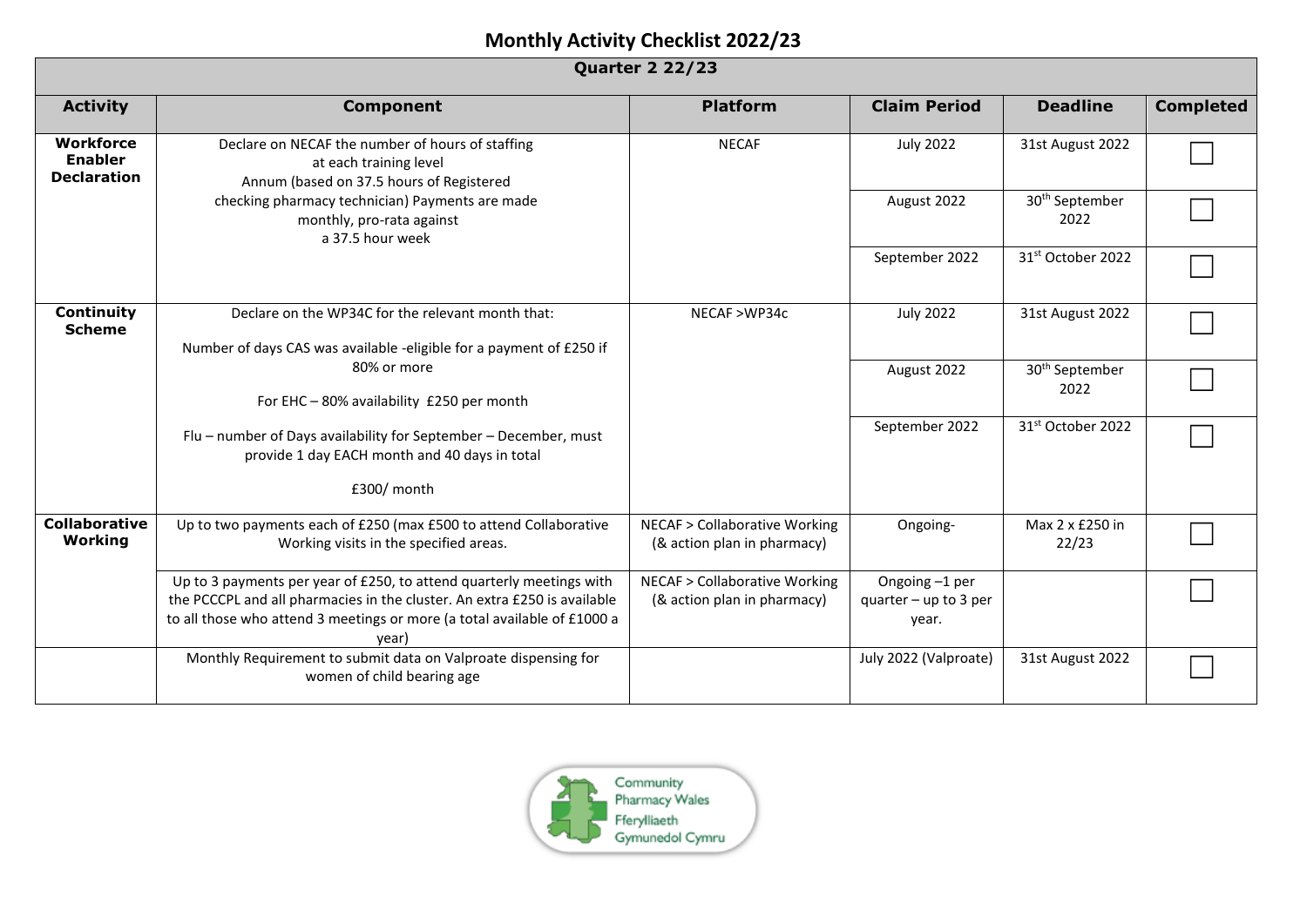| <b>Quality and</b><br><b>Safety</b><br><b>Scheme</b> | Quarterly requirement to submit data on Antipsychotics as per details<br>here: http://www.cpwales.org.uk/Services-and-commissioning/Quality-<br>Scheme.aspx                              | NECAF > safe dispensing and<br>medicines optimisation<br>indicators | August 2022<br>(Valproate)                          | 30 <sup>th</sup> September<br>2022                  |  |
|------------------------------------------------------|------------------------------------------------------------------------------------------------------------------------------------------------------------------------------------------|---------------------------------------------------------------------|-----------------------------------------------------|-----------------------------------------------------|--|
|                                                      |                                                                                                                                                                                          |                                                                     | September 2022<br>(Valproate and<br>Antipsychotics) | 31st October 2022                                   |  |
|                                                      | IQT Bronze to be completed by all members of staff who haven't<br>already done so.                                                                                                       | <b>HEIW Website</b>                                                 | Ongoing                                             | <b>March 2023</b>                                   |  |
|                                                      | <b>AWPD Database Validation</b>                                                                                                                                                          | <b>NECAF</b>                                                        | In September 2022                                   | <b>End September</b><br>2022                        |  |
| Independent<br><b>Prescribing</b><br><b>Claims</b>   | For Pharmacies offering IP services declare the number of hours<br>availability and number of consultations that month                                                                   | <b>NECAF</b>                                                        | <b>July 2022</b>                                    | 31st August 2022                                    |  |
|                                                      |                                                                                                                                                                                          |                                                                     | August 2022                                         | 30 <sup>th</sup> September<br>2022                  |  |
|                                                      |                                                                                                                                                                                          |                                                                     | September 2022                                      | 31st October 2022                                   |  |
| <b>All Enhanced</b><br><b>Services</b>               | To ensure timely and accurate redistribution of funding please process<br>all enhanced service consultation claims by 5 <sup>th</sup> day following month in<br>which they were provided | As per service specification                                        |                                                     | 5 <sup>th</sup> day of month<br>following provision |  |

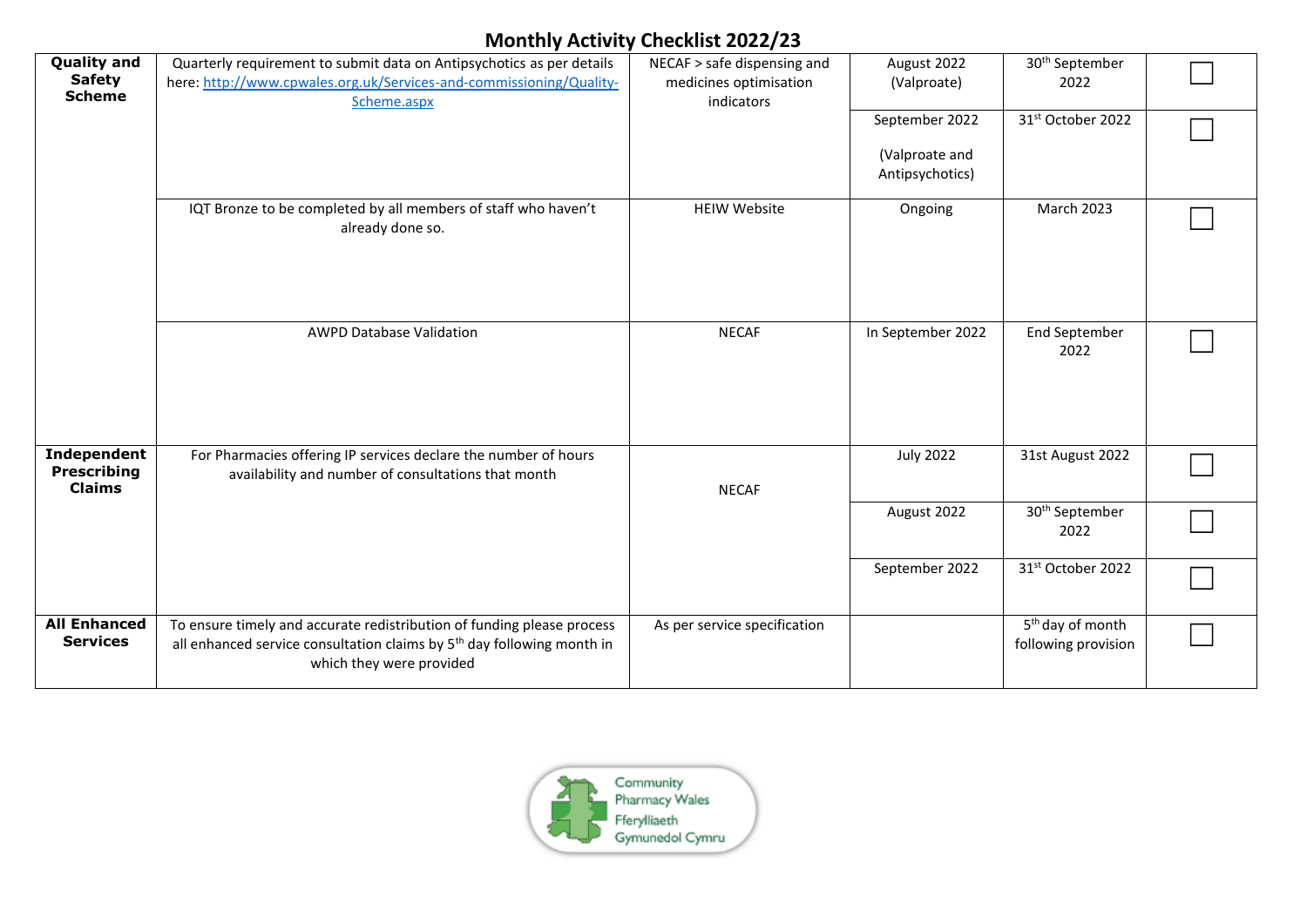| <b>Quarter 3 22/23</b>                                   |                                                                                                                                                                                                                                       |                                                                        |                                                    |                                   |                  |  |
|----------------------------------------------------------|---------------------------------------------------------------------------------------------------------------------------------------------------------------------------------------------------------------------------------------|------------------------------------------------------------------------|----------------------------------------------------|-----------------------------------|------------------|--|
| <b>Activity</b>                                          | <b>Component</b>                                                                                                                                                                                                                      | <b>Platform</b>                                                        | <b>Claim Period</b>                                | <b>Deadline</b>                   | <b>Completed</b> |  |
| <b>Workforce</b><br><b>Enabler</b><br><b>Declaration</b> | Declare on NECAF the number of hours of staffing<br>at each training level<br>Annum (based on 37.5 hours of Registered<br>checking pharmacy technician) Payments are made<br>monthly, pro-rata against<br>a 37.5 hour week            | <b>NECAF</b>                                                           | October 2022                                       | 30 <sup>th</sup> November<br>2022 |                  |  |
|                                                          |                                                                                                                                                                                                                                       |                                                                        | November 2022                                      | 31 <sup>st</sup> December<br>2022 |                  |  |
|                                                          |                                                                                                                                                                                                                                       |                                                                        | December 2022                                      | 31st January 2022                 |                  |  |
| <b>Continuity</b><br><b>Scheme</b>                       | Declare on the WP34C for the relevant month that:<br>Number of days CAS was available -eligible for a payment of £150 if                                                                                                              | NECAF >WP34c                                                           | October 2022                                       | 30 <sup>th</sup> November<br>2022 |                  |  |
|                                                          | 80% or more<br>For EHC - 80% from June, £150/ month                                                                                                                                                                                   |                                                                        | November 2022                                      | 31 <sup>st</sup> December<br>2022 |                  |  |
|                                                          | Flu - number of Days availability for September - December - £300 per<br>months where available for 40 days and at least one day per month                                                                                            |                                                                        | December 2022                                      | 31st January 2022                 |                  |  |
| <b>Collaborative</b><br>Working                          | Up to two payments each of £250 (max £500 to attend Collaborative<br>Working visits in the specified areas.                                                                                                                           | <b>NECAF &gt; Collaborative Working</b><br>(& action plan in pharmacy) | Ongoing-                                           | Max 2 x £250 in<br>22/23          |                  |  |
|                                                          | Up to 3 payments per year of £250, to attend quarterly meetings with<br>the PCCCPL and all pharmacies in the cluster. An extra £250 is available<br>to all those who attend 3 meetings or more (a total available of £1000 a<br>vear) | <b>NECAF &gt; Collaborative Working</b><br>(& action plan in pharmacy) | Ongoing -1 per<br>quarter $-$ up to 3 per<br>year. |                                   |                  |  |
| <b>Quality and</b><br><b>Safety</b><br><b>Scheme</b>     | Monthly Requirement to submit data on Valproate dispensing for<br>women of child bearing age                                                                                                                                          | NECAF > safe dispensing and<br>medicines optimisation<br>indicators    | October 2022<br>(Valproate)                        | 30 <sup>th</sup> November<br>2022 |                  |  |
|                                                          |                                                                                                                                                                                                                                       |                                                                        | November 2022<br>(Valproate)                       | 31 <sup>st</sup> December<br>2022 |                  |  |

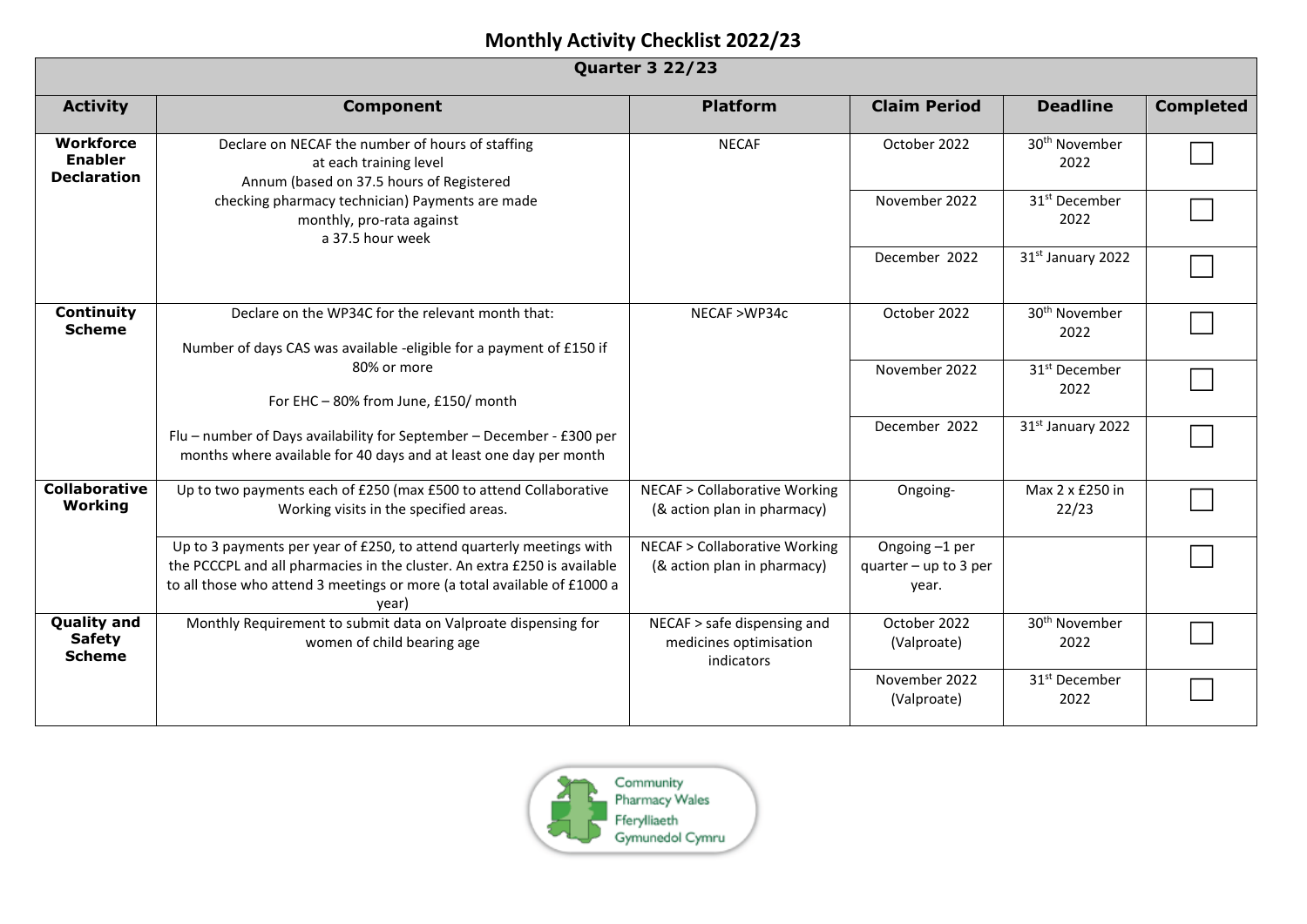|                                                    | Quarterly requirement to submit data on Antipsychotics as per details                                                                                                                    |                              | December 2022  | 31 <sup>st</sup> January 2022                       |  |
|----------------------------------------------------|------------------------------------------------------------------------------------------------------------------------------------------------------------------------------------------|------------------------------|----------------|-----------------------------------------------------|--|
|                                                    | here: http://www.cpwales.org.uk/Services-and-commissioning/Quality-                                                                                                                      |                              |                |                                                     |  |
|                                                    | Scheme.aspx                                                                                                                                                                              |                              | (Valproate and |                                                     |  |
|                                                    |                                                                                                                                                                                          |                              | antipsycotics) |                                                     |  |
|                                                    |                                                                                                                                                                                          |                              |                |                                                     |  |
|                                                    | IQT Bronze to be completed by all members of staff who haven't<br>already done so.                                                                                                       | <b>HEIW Website</b>          | Ongoing        | March 2023                                          |  |
|                                                    |                                                                                                                                                                                          |                              |                |                                                     |  |
| Independent<br><b>Prescribing</b><br><b>Claims</b> | For Pharmacies offering IP services declare the number of hours<br>availability and number of consultations that month                                                                   | <b>NECAF</b>                 | October 2022   | 30 <sup>th</sup> November<br>2022                   |  |
|                                                    |                                                                                                                                                                                          |                              | November 2022  | 31 <sup>st</sup> December<br>2022                   |  |
|                                                    |                                                                                                                                                                                          |                              | December 2022  | 31st January 2022                                   |  |
| <b>All Enhanced</b><br><b>Services</b>             | To ensure timely and accurate redistribution of funding please process<br>all enhanced service consultation claims by 5 <sup>th</sup> day following month in<br>which they were provided | As per service specification |                | 5 <sup>th</sup> day of month<br>following provision |  |

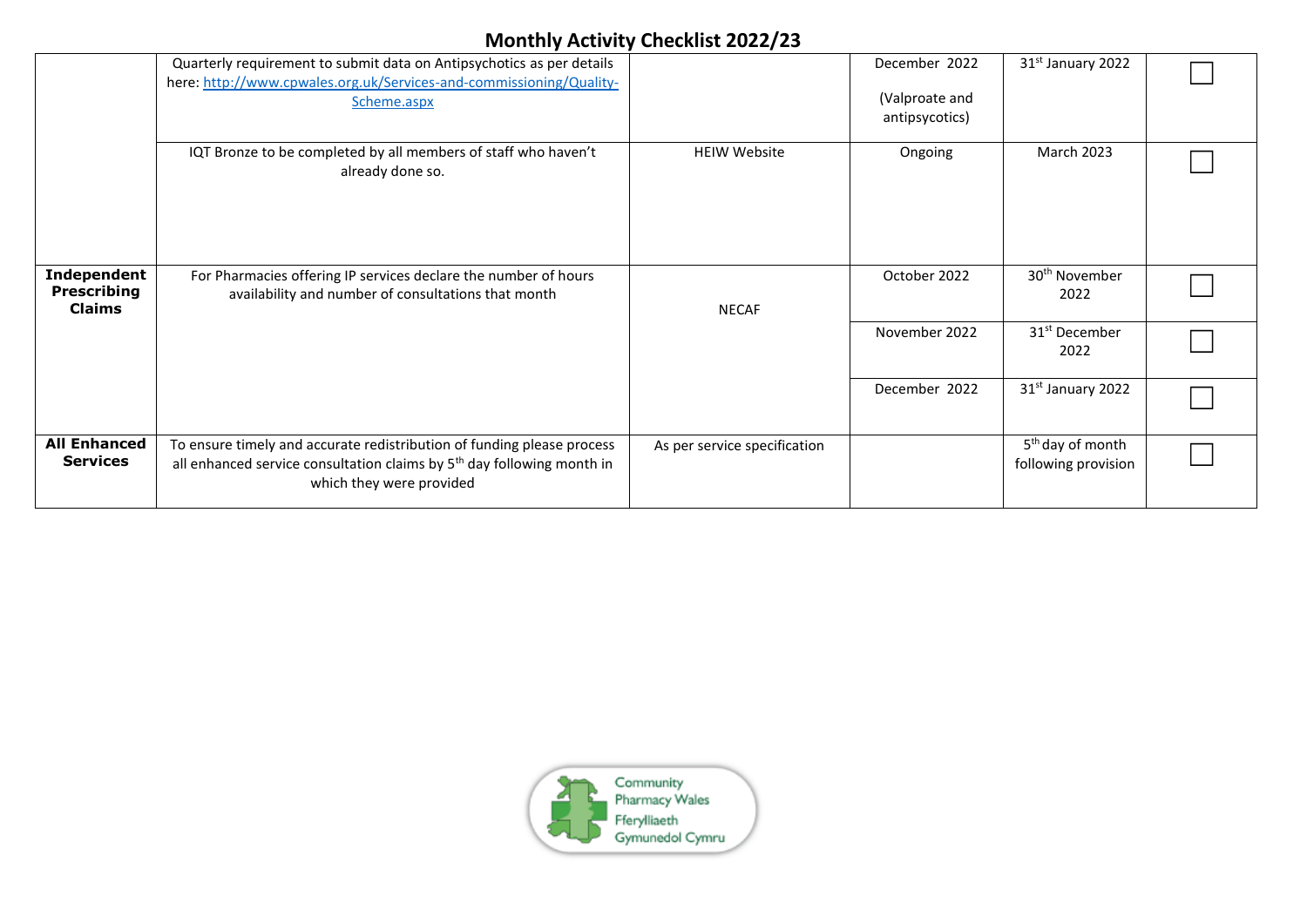| <b>Quarter 4 22/23</b>                                   |                                                                                                                                                                                                                                       |                                                                        |                                                             |                                |                  |  |
|----------------------------------------------------------|---------------------------------------------------------------------------------------------------------------------------------------------------------------------------------------------------------------------------------------|------------------------------------------------------------------------|-------------------------------------------------------------|--------------------------------|------------------|--|
| <b>Activity</b>                                          | <b>Component</b>                                                                                                                                                                                                                      | <b>Platform</b>                                                        | <b>Claim Period</b>                                         | <b>Deadline</b>                | <b>Completed</b> |  |
| <b>Workforce</b><br><b>Enabler</b><br><b>Declaration</b> | Declare on NECAF the number of hours of staffing<br>at each training level<br>Annum (based on 37.5 hours of Registered<br>checking pharmacy technician) Payments are made<br>monthly, pro-rata against<br>a 37.5 hour week            | <b>NECAF</b>                                                           | January 2023                                                | 28 <sup>th</sup> February 2023 |                  |  |
|                                                          |                                                                                                                                                                                                                                       |                                                                        | February 2023                                               | 31st March 2023                |                  |  |
|                                                          |                                                                                                                                                                                                                                       |                                                                        | <b>March 2023</b>                                           | 30 <sup>th</sup> April 2023    |                  |  |
| Continuity<br><b>Scheme</b>                              | Declare on the WP34C for the relevant month that:<br>Number of days CAS was available -eligible for a payment of £150 if<br>80% or more<br>For EHC - 80% availability - £150/ month                                                   | NECAF >WP34c                                                           | January 2023                                                | 28 <sup>th</sup> February 2023 |                  |  |
|                                                          |                                                                                                                                                                                                                                       |                                                                        | February 2023                                               | 31st March 2023                |                  |  |
|                                                          |                                                                                                                                                                                                                                       |                                                                        | <b>March 2023</b>                                           | 30th April 2023                |                  |  |
| <b>Collaborative</b><br>Working                          | Up to two payments each of £250 (max £500 to attend Collaborative<br>Working visits in the specified areas.                                                                                                                           | <b>NECAF &gt; Collaborative Working</b><br>(& action plan in pharmacy) | Ongoing-                                                    | Max 2 x £250 in<br>22/23       |                  |  |
|                                                          | Up to 3 payments per year of £250, to attend quarterly meetings with<br>the PCCCPL and all pharmacies in the cluster. An extra £250 is available<br>to all those who attend 3 meetings or more (a total available of £1000 a<br>year) | <b>NECAF &gt; Collaborative Working</b><br>(& action plan in pharmacy) | Ongoing - potential 1<br>per quarter - up to 3<br>per year. |                                |                  |  |
| <b>Quality and</b><br><b>Safety</b><br><b>Scheme</b>     | Monthly Requirement to submit data on Valproate dispensing for<br>women of child bearing age                                                                                                                                          | NECAF > safe dispensing and<br>medicines optimisation<br>indicators    | January 2023<br>(valproate)                                 | 28 <sup>th</sup> February 2023 |                  |  |
|                                                          |                                                                                                                                                                                                                                       |                                                                        | February 2023<br>(Valproate)                                | 31st March 2023                |                  |  |